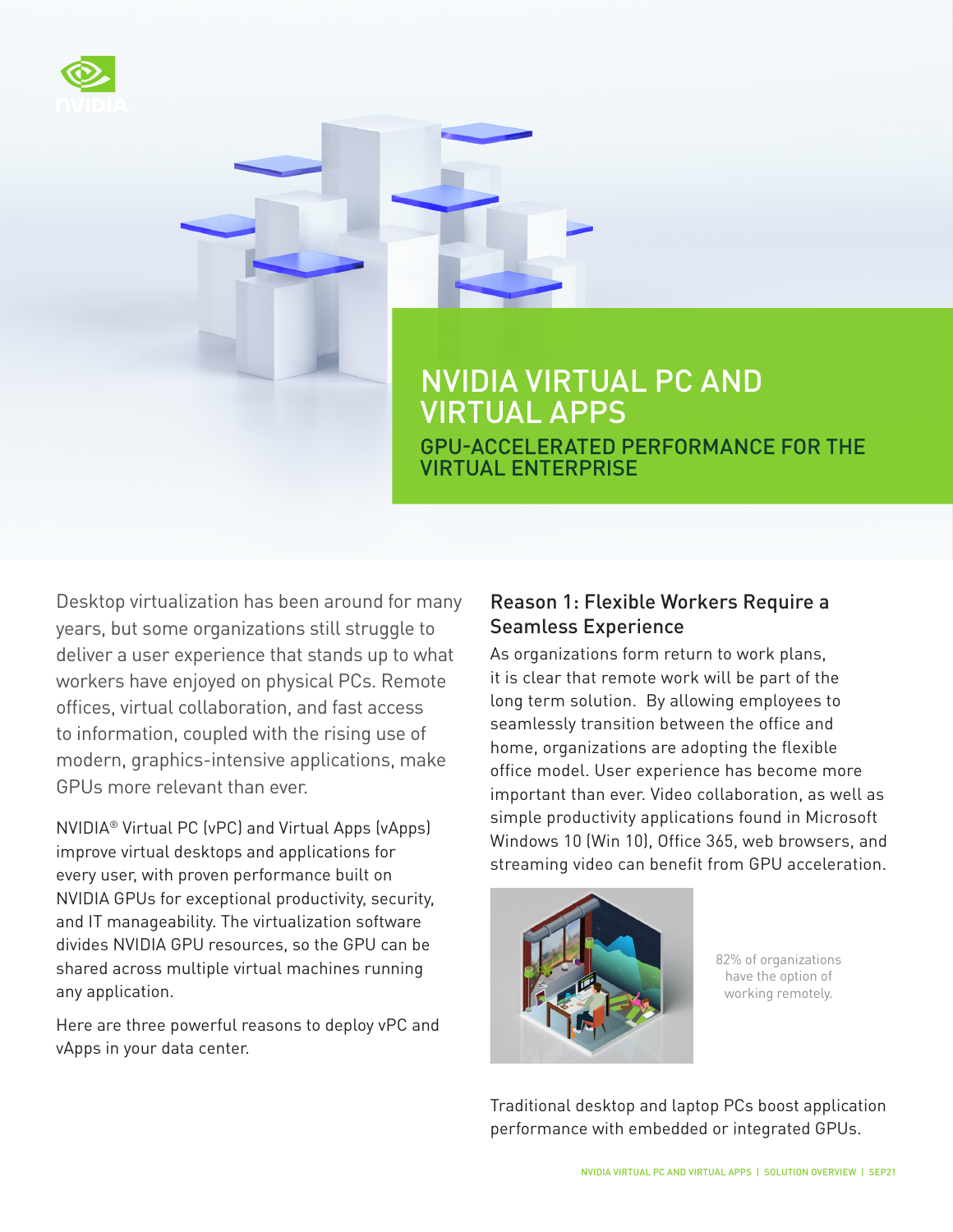However, when making the transition from physical to virtual, IT has traditionally left the computer graphics burden—such as from DirectX and OpenGL workloads and video streaming—to be handled by a server CPU. This has caused a performance bottleneck that limits scale and compromises the user experience. Now, IT departments can take advantage of GPU technology to deliver a virtual desktop experience that's as good as a physical device.

### Reason 2: Modern Digital Employees Need Access to Multiple Devices



Information workers, designers, and engineers can realize up to a **42%** increase in productivity through the use of multiple displays.<sup>1</sup>

Knowledge workers have changed the way they work. In today's fast-paced, digital world, technology has altered information accessibility. Knowledge workers have multiple devices and expect access to the web conferencing and productivity tools applications they need, anytime, with seamless experience between those devices, while collaborating with remote teams. The modern digital workplace includes multiple devices, multiple 4K resolution monitors, and consistent performance. No longer used only by professionals in the financial services or healthcare industries, multi-monitor setups have quickly become an affordable and effective way to boost productivity.

At the same time, software developers and electronic design automation (EDA) engineers, and designers that require Linux-based development environments, can also increase productivity by utilizing the likenative experience that vPC provides.

## Reason 3: There Are More Users to Support Than Ever Before

Today's virtual desktops and applications require graphics acceleration for a native-PC experience. With NVIDIA, you can deliver GPU-acceleration to every virtualized user and support up to 64 concurrent users on a GPU card.<sup>2</sup> Because work that was typically done by the CPU has been offloaded to the GPU, the user has a much better experience and more users can be supported.

NVIDIA developed a benchmarking tool based on a methodology that measures key aspects of the user experience. The results of the testing showed that a GPU-enabled VDI environment delivered better user experience with improved end user latency and more remoted frames. **Even with 30%** more users than the CPU-only virtual desktop environment, the GPU-accelerated virtual desktop environment provided an incomparably better experience.3



**30%** more users can be supported with a better Win10 VDI user experience with a GPU.**<sup>3</sup>**

NVIDIA enables organizations to extend the reach of their virtual desktop infrastructure (VDI) investment and give every user a native-PC experience that meets the needs of today's graphic-intensive applications.

## Cost Effectively Scale VDI Across Your Enterprise With NVIDIA

Contact your NVIDIA sales specialist for details.

<sup>1</sup> John Peddie Research. October 16, 2017. **Jon Peddie Research: Multiple Displays Can Increase Productivity By 42%.** 2 This assumes the NVIDIA® A16 GPU with 1 GB frame buffer per user.

<sup>3</sup>**NVIDIA vPC Sizing Guide.**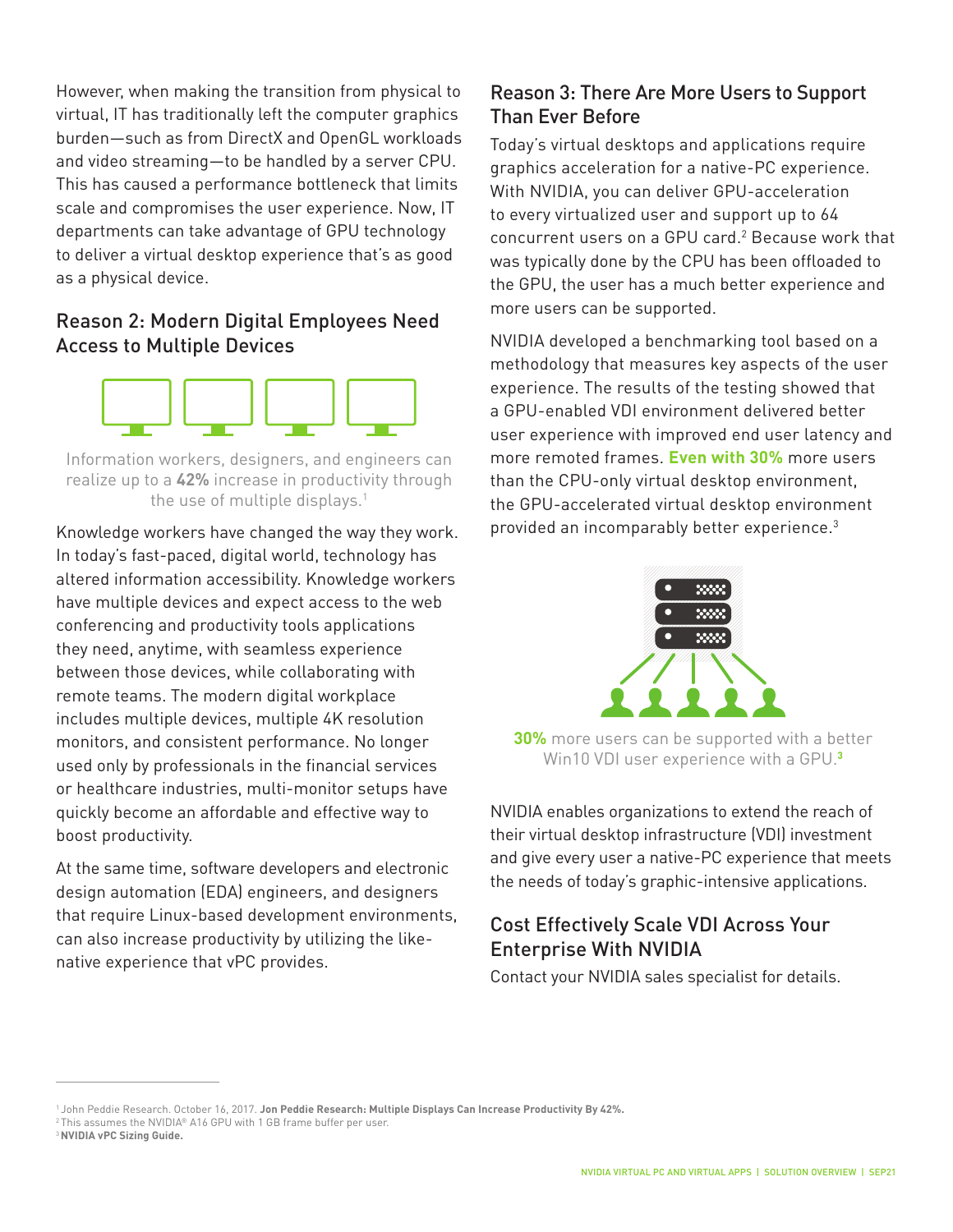### NVIDIA Delivers Productivity Without Boundaries



Utilize NVIDIA software with GPUs to deliver responsive, virtual workspaces that perform like native PCs, for every user. Now, mobile professionals and knowledge workers can enjoy virtual desktops that are optimized for web conferencing and productivity applications.

Support multiple HD displays and up to two 4K or one 5K-resolution displays to expand your workspace, enhance multi-tasking, and increase productivity.



Optimize video performance and scalability through hardware encode/decode via NVIDIA NVENC. Support the latest video-compression standards, including HEVC/H.265 codec.

### **Native-PC Experience <b>Better Server Density Better Server Density**



Bypass the challenges of modern applications and operating systems such as Windows 10 that are more graphics intensive and result in lower server density of VDI deployments. Increase user density and deliver a better user experience with NVIDIA virtual GPU solutions.3

### **Multiple Monitor Linux OS Applications**



Deliver the benefits of like-native performance of VDI environments to software developers and EDA designers who rely on a Linux-based development environment.

### **Video Performance Investment Protection**



Support increasing graphical requirements of Windows 10 and modern productivity applications, with continuous innovation delivered through every vGPU software release.

### NVIDIA Feature List

| <b>Configuration and Deployment</b>            | <b>vPC</b>      | <b>vApps</b> |
|------------------------------------------------|-----------------|--------------|
| Desktop Virtualization                         | $\checkmark$    |              |
| Remote Desktop Session Host (RDSH) App Hosting | ✓               |              |
| <b>RDSH Desktop Hosting</b>                    | $\checkmark$    |              |
| Windows OS Support                             | ✓               |              |
| Linux OS Support                               | $\mathcal{I}^4$ |              |
| GPU Pass-Through Support <sup>5</sup>          |                 |              |
| Bare Metal Support <sup>6</sup>                |                 |              |
| <b>NVIDIA Graphics Driver</b>                  |                 |              |
| Guaranteed Quality-of-Service Scheduling7      |                 |              |

| Display                           | <b>vPC</b>                                      | VApps <b>/</b>   |
|-----------------------------------|-------------------------------------------------|------------------|
| Maximum Hardware Rendered Display | Four HD, Two 4K <sup>4</sup> ,<br>One $5K^{13}$ | One <sup>8</sup> |
| Maximum Resolution                | 5120 x 2880 <sup>13</sup>                       | 1280 x 1024      |

<sup>4</sup> Support starts with the NVIDIA virtual GPU software March 2018 release (version 6.0).

<sup>5</sup> GPU pass-through is only supported on 1:1 profiles.

<sup>6</sup> Only NVIDIA® M6 hardware is supported as a primary display device.

<sup>7</sup> Scheduling options include fixed share, equal share, and best effort/time slicing.

<sup>8</sup> NVIDIA vApps supports one 1280x1024 display from the GPU card. However, Citrix renders to an offscreen buffer, so it can

support multiple software-rendered displays at higher resolutions.